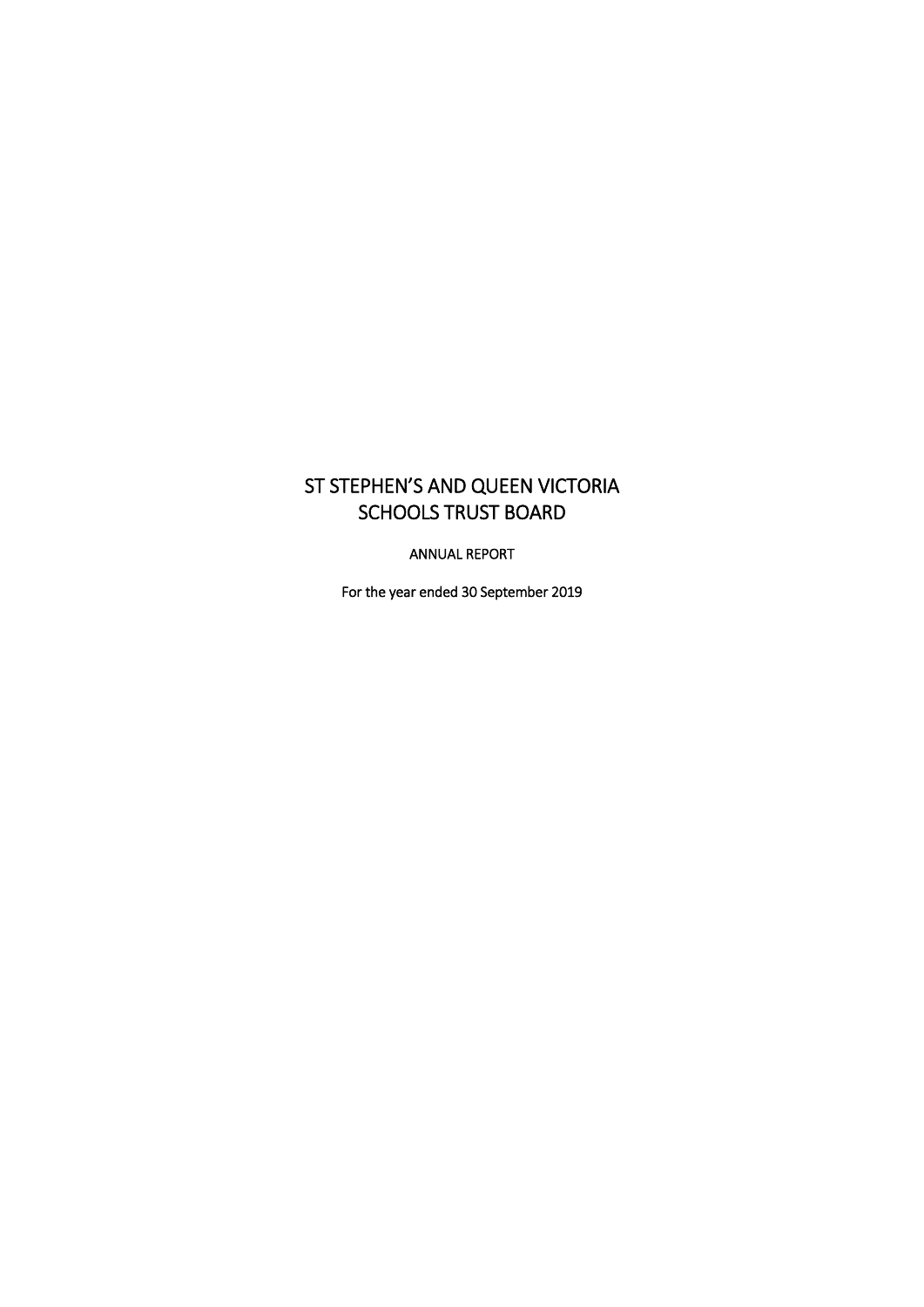### THE ST STEPHEN'S AND QUEEN VICTORIA SCHOOLS TRUST BOARD

## ANNUAL REPORT FOR THE FINANCIAL YEAR ENDED 30 SEPTEMBER 2019

#### *Trust Purpose*

*"The advancement and propagation of education for children in New Zealand, principally for girls and boys of New Zealand Maori descent but including peoples of all races and denominations, principally through the provision and management of schools and the provision and continuing development of an integrated curriculum which features foundation teaching, learning skills and excellence and blends elements of Maori concepts and Christian values with the New Zealand education curriculum"*

#### SUMMARY

Trustees are pleased to present this report on the activities and financial performance of the St Stephen's and Queen Victoria Schools Trust Board for the year ended 30 September 2019.

During 2019 Trustees continued to explore ways in which it can best achieve its stated strategic purpose, being:

- continuing to build and manage a sustainable endowment fund to ensure the strategies of the Trust can be achieved,
- to continue to offer scholarships, and
- investigate the means to establish a kura(s)

Trustees continues to manage the Trust's assets in a conservative manner to grow the Trust's endowment while it also continues to investigate the best long term use of the Trust's Bombay and Parnell as part of finalising its long term strategic plan.

At the same time, during 2019 the Trust continued provide scholarships in accordance with its charitable purpose, awarding \$157,000 of scholarships to thirty one recipients for study in 2020. The Trust looks forward to continuing to offer these scholarships for the benefit rangatahi, and their whanau, throughout Aotearoa.

The Trust also commissioned research in respect to the characteristics of education in the modern world and, on the basis of this research, is now undertaking further investigations and consultations as to the potential to establish a new kura in the coming years.

## FINANCIAL PERFORMANCE

As Trustees have previously reported, the Trust has transformed itself over the last decade from a position of incurring significant annual operating deficits and having debt owing to third parties, to generating positive returns that allow the Trust to achieve its purpose.

As a consequence of the investment strategy has been implemented over recent years, the capital of the Trust has grown to \$83 million as at 30 September 2019. Additionally the Trust has strong cash flow and no debt.

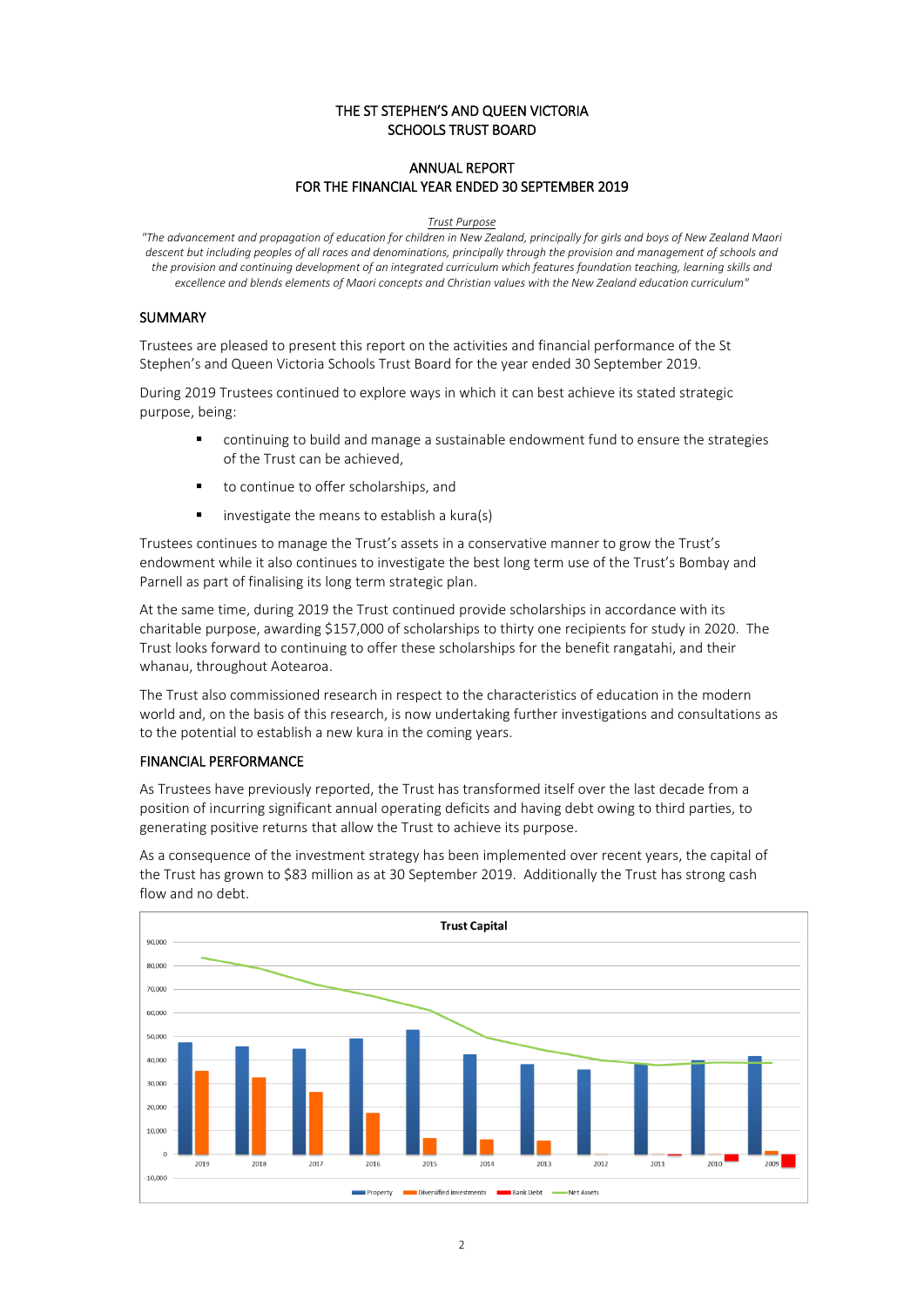The financial performance of the Trust for the five years ended 30 September 2019 can be summarised as follows:

|                                                   | 2019<br>\$'000 | 2018<br>\$'000 | 2017<br>\$'000 | 2016<br>\$'000 | 2015<br>\$'000 |
|---------------------------------------------------|----------------|----------------|----------------|----------------|----------------|
| Revenue                                           | 2,275          | 1,985          | 1,850          | 1,671          | 1,793          |
| Expenditure                                       | 682            | 663            | 644            | 890            | 656            |
| Operating surplus                                 | 1,593          | 1,322          | 1,206          | 781            | 1,137          |
| Net revaluation and<br>realisation of investments | 3,033          | 5,712          | 3,818          | 5,209          | 10,567         |
| Deficit/Surplus                                   | 4,626          | 7,034          | 5,024          | 5,590          | 11,704         |

The strategy to establish an endowment/investment fund, using the proceeds generated from the sale of underperforming commercial property assets, has continued to generate both solid capital growth and income returns for the Trust..

However, the income generated from the Trust's Parnell and Bombay sites remains very low, due to the poor tenantable of these properties, to the extent that the income being generated is not sufficient to cover their holding costs.

In 2019 the Trust also noted that the trend of positive revaluations of these properties slowed considerably, with the property market now penalising properties that are not generating appropriate level of returns. Despite this slowdown, the value of these properties continue to represent 57% of the total equity of the Trust.

Trustees are therefore desirous to finalise its research into education alternatives so the future of these properties can be finalised.

#### FINANCIAL POSITION

As at 30 September 2019 the Trust's capital had increased to \$83 million (2018:\$ 79 million) as a result of the improved financial performance and the revaluation of the Trust's investment portfolio. The balance sheet of the Trust can be summarised as follows:

|                           | 2019<br>\$'000 | 2018<br>\$'000 | 2017<br>\$'000 | 2016<br>\$'000 | 2015<br>\$'000 |  |
|---------------------------|----------------|----------------|----------------|----------------|----------------|--|
|                           |                |                |                |                |                |  |
| Cash                      | 338            | 281            | 760            | 406            | 1,399          |  |
| Accounts receivable and   | 34             | 34             | 44             | 24             | 30             |  |
| prepayments               |                |                |                |                |                |  |
| <b>Current Assets</b>     | 372            | 315            | 804            | 430            | 1,429          |  |
| Properties (at valuation) | 47,650         | 45,830         | 44,870         | 49,280         | 52,921         |  |
| Other investments         | 35,447         | 32,845         | 26,492         | 17,644         | 6,983          |  |
|                           |                |                |                |                |                |  |
| <b>Total Assets</b>       | 83,469         | 78,675         | 72,166         | 67,354         | 61,333         |  |
|                           |                |                |                |                |                |  |
| Accounts payable          | 109            | 65             | 104            | 172            | 115            |  |
| <b>Net Assets</b>         | 83,360         | 78,925         | 72,062         | 67,182         | 61,218         |  |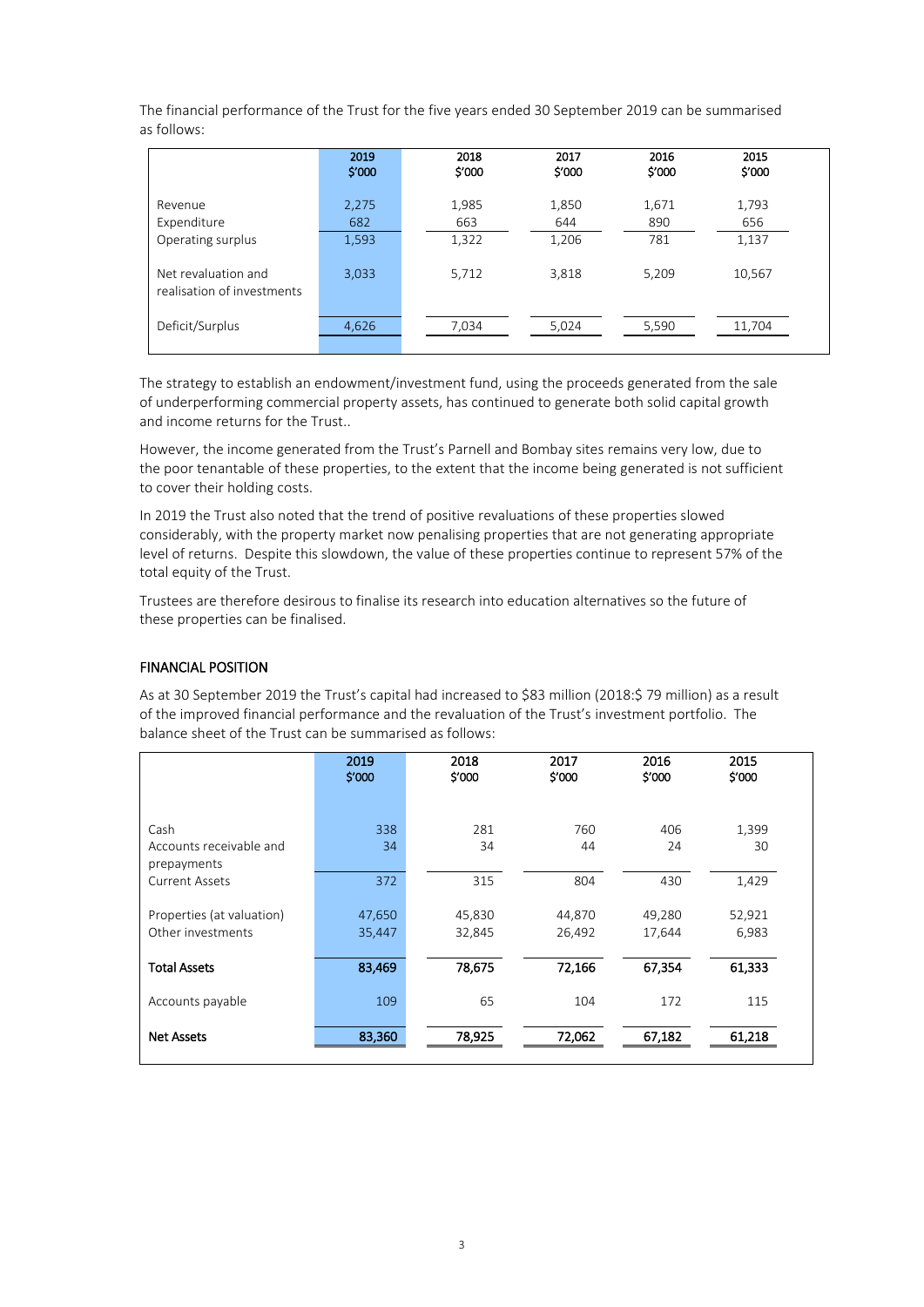As at 30 September 2019, the assets and investments of the Trust were represented as follows:



As can be seen,the value of the Bombay and Parnell properties continue to represent a very significant component of the Trust's total capital. Trustees remain aware that the properties produce almost no income for the Trust, and that the future of these properties will be dependent on the finalisation of the Trust's long-term strategy.

#### LIAISON WITH STAKEHOLDERS

The Trust remains in close liaison with the Anglican Church of Aotearoa, New Zealand and Polynesia to which the Trust reports and by whom Trustees are appointed. Meetings of Alumni groups are also attended by Trustees as frequently as possible, especially as the Trust progresses its research into the establishment of a kura in liaison with these stakeholders..

## **TRUSTEES**

As of 30 September 2018 the Trustees were:

|           |                                  | Appointed      |
|-----------|----------------------------------|----------------|
|           |                                  | Or reappointed |
| $\bullet$ | Pihopa Te Kitohi Pikaahu (Chair) | May 2016       |
| $\bullet$ | Keringawai Evans                 | May 2014       |
| $\bullet$ | Karleen Everitt                  | June 2018      |
| $\bullet$ | Selwyn Parata                    | May 2016       |
| $\bullet$ | Agnes Naera                      | Feb 2018       |
| $\bullet$ | Tama Potaka                      | April 2018     |
| $\bullet$ | Bernard Te Paa                   | May 2018       |

At its December 2019 Annual General Meeting, Mr Bernard Te Paa, having serviced the maximum term as Chair per the Trust's Constitution, stood down from this office. Consequently the Rt Rev. Kito Pikaahu was appointed Chair by Trustees.

The Trust presently has a vacancy, its maximum number of trustees being limited to eight. Additionally, in accordance with the Constitution of the Trust, the two longest serving Trustees must offer their retirements at commencement of the meeting of the Church's General Synod / Te Hīnota Whānui in May 2018.

The two longest serving Trustees at this time are Keringawai Evans and Selwyn Parata who thereby offer their resignation to Synod.